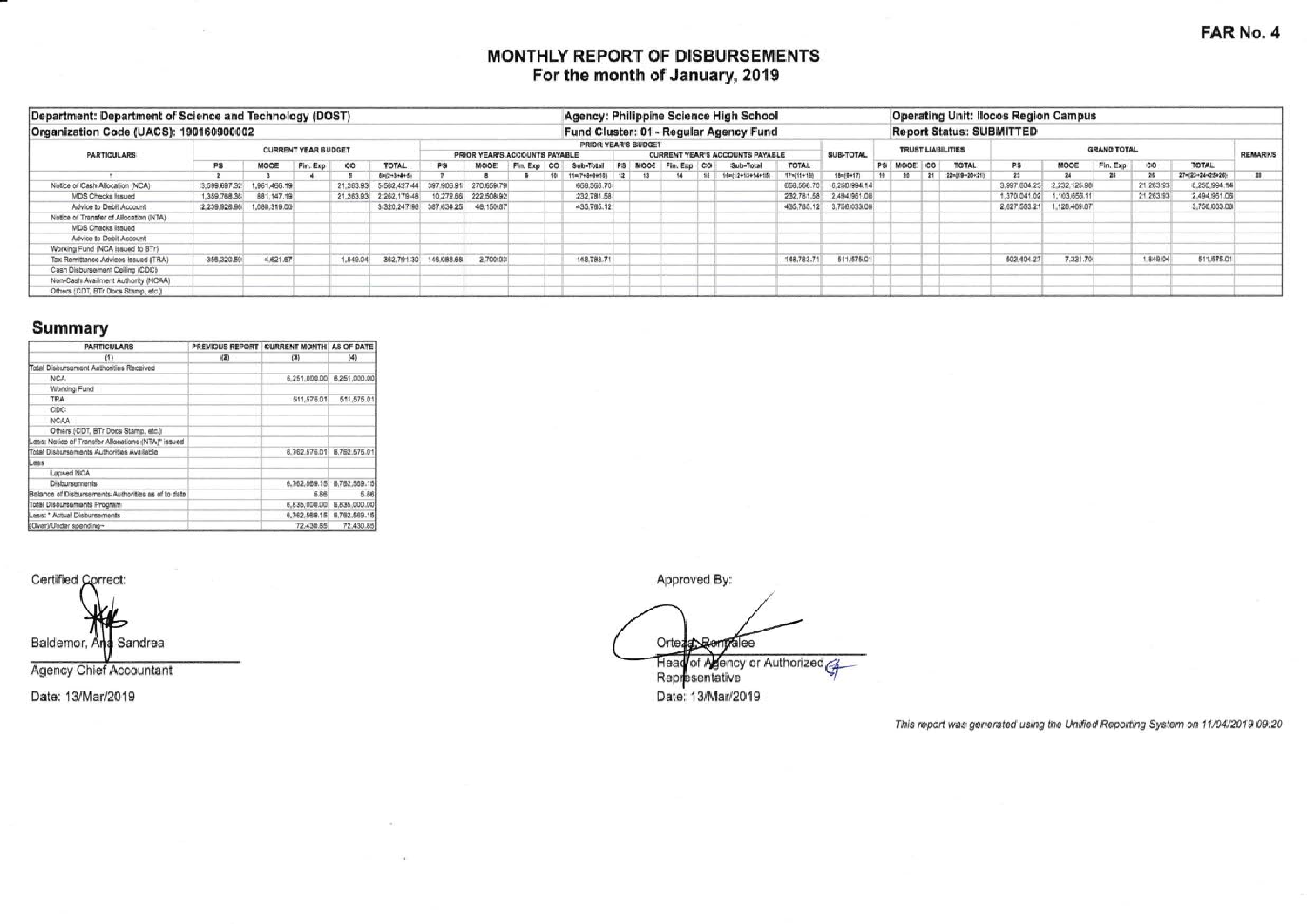## MONTHLY REPORT OF DISBURSEMENTS For the month of February, 2019

| Department: Department of Science and Technology (DOST) |            |                           |                            |          |                        |     |             |                               |                     |                           |  |                                 |             |           | Agency: Philippine Science High School |              |                           |         |         |                    | <b>Operating Unit: Ilocos Region Campus</b> |                           |          |              |                  |                |
|---------------------------------------------------------|------------|---------------------------|----------------------------|----------|------------------------|-----|-------------|-------------------------------|---------------------|---------------------------|--|---------------------------------|-------------|-----------|----------------------------------------|--------------|---------------------------|---------|---------|--------------------|---------------------------------------------|---------------------------|----------|--------------|------------------|----------------|
| Organization Code (UACS): 190160900002                  |            |                           |                            |          |                        |     |             |                               |                     |                           |  |                                 |             |           | Fund Cluster: 01 - Regular Agency Fund |              |                           |         |         |                    | <b>Report Status: SUBMITTED</b>             |                           |          |              |                  |                |
| <b><i>PARTICULARS</i></b>                               |            |                           | <b>CURRENT YEAR BUDGET</b> |          |                        |     |             | PRIOR YEAR'S ACCOUNTS PAYABLE | PRIOR YEAR'S BUDGET |                           |  | CURRENT YEAR'S ACCOUNTS PAYABLE |             | SUB-TOTAL | <b>TRUST LIABILITIES</b>               |              |                           |         |         | <b>GRAND TOTAL</b> |                                             |                           |          |              |                  |                |
|                                                         | PS         | MOOE                      | Fin. Exp                   | $^{co}$  | TOTAL                  | PS. | MODE        | Fin, Exp                      | co                  | Sub-Total                 |  | PS MODE                         | Fin. Exp CO |           | Sub-Total                              | <b>TOTAL</b> |                           | PS MODE | $\circ$ | TOTAL              | PS                                          | MOOE                      | Fin, Exp | $^{co}$      | <b>TOTAL</b>     | <b>REMARKS</b> |
|                                                         |            |                           |                            |          | 8=(2+3+4+5)            |     |             |                               | 15                  | 11=(7+8+9+10)   12        |  | 13                              | 56          |           | 15 18=(12+12+14+18)                    | 17-(11+18)   | 1946+171                  | 20      |         | 21 221(19+20+21)   |                                             |                           | 25       |              | 27=(23=24=25=26) | 28             |
| Notice of Cash Allocation (NCA)                         |            | 2,790.124.28 2,298.081.31 |                            |          | 61,995.34 5,150,200.93 |     | 353,106.01  |                               |                     | 1,852,308.28 2,205,414.29 |  |                                 |             |           |                                        | 2.205.414.29 | 7,355,615.22              |         |         |                    |                                             | 2,790,124.28 2,651,187.32 |          | 1,914,303.62 | 7,355,615.22     |                |
| <b>MDS Checks Issued</b>                                |            | 236.382.34 904.464.73     |                            |          | 140,847.07             |     | 121,945.29  |                               |                     | 1,615,701.13 1,737,646.42 |  |                                 |             |           |                                        |              | 1,737,646.42 2,878,493.49 |         |         |                    |                                             | 236.382.34 1.026.410.02   |          | 1,615,701.13 | 2,878,493.49     |                |
| Advice to Debit Account                                 |            | 2,553,741.94 1,393,616.58 |                            |          | 61,995.34 4,009,353.66 |     | 231, 160.72 |                               | 236,607.15          | 467,767.87                |  |                                 |             |           |                                        | 467,767,87   | 4,477,121.73              |         |         |                    |                                             | 2,553,741.94 1,624,777.30 |          | 298,602.49   | 4,477,121.73     |                |
| Notice of Transfer of Allocation (NTA)                  |            |                           |                            |          |                        |     |             |                               |                     |                           |  |                                 |             |           |                                        |              |                           |         |         |                    |                                             |                           |          |              |                  |                |
| <b>MDS Checks Issued</b>                                |            |                           |                            |          |                        |     |             |                               |                     |                           |  |                                 |             |           |                                        |              |                           |         |         |                    |                                             |                           |          |              |                  |                |
| Advice to Debit Account                                 |            |                           |                            |          |                        |     |             |                               |                     |                           |  |                                 |             |           |                                        |              |                           |         |         |                    |                                             |                           |          |              |                  |                |
| Working Fund (NCA issued to BTr)                        |            |                           |                            |          |                        |     |             |                               |                     |                           |  |                                 |             |           |                                        |              |                           |         |         |                    |                                             |                           |          |              |                  |                |
| Tax Remittance Advices issued (TRA)                     | 471,065.74 | 8,098.04                  |                            | 4,392.64 | 483.556.42             |     | 19,319.19   |                               | 121.108.26          | 140,425.45                |  |                                 |             |           |                                        | 140,425.45   | 623,981.87                |         |         |                    | 471,065.74                                  | 27,417.23                 |          | 125,498.90   | 623, 981, 87     |                |
| Cash Disbursement Ceiling (CDC)                         |            |                           |                            |          |                        |     |             |                               |                     |                           |  |                                 |             |           |                                        |              |                           |         |         |                    |                                             |                           |          |              |                  |                |
| Non-Cash Availment Authority (NCAA)                     |            |                           |                            |          |                        |     |             |                               |                     |                           |  |                                 |             |           |                                        |              |                           |         |         |                    |                                             |                           |          |              |                  |                |
| Others (CDT, BTr Docs Stamp, etc.)                      |            |                           |                            |          |                        |     |             |                               |                     |                           |  |                                 |             |           |                                        |              |                           |         |         |                    |                                             |                           |          |              |                  |                |

# Summary

| <b>PARTICULARS</b>                                 | PREVIOUS REPORT | <b>CURRENT MONTH AS OF DATE</b> |                            |
|----------------------------------------------------|-----------------|---------------------------------|----------------------------|
| (1)                                                | (2)             | (3)                             | (4)                        |
| Total Disbursement Authorities Received            |                 |                                 |                            |
| NCA                                                | 6.251,000.00    |                                 | 7.356.000.00 13.807.000.00 |
| Working Fund                                       |                 |                                 |                            |
| <b>TRA</b>                                         | 511,575.01      | 623.981.87                      | 1.135.556.88               |
| CDC                                                |                 |                                 |                            |
| NCAA                                               |                 |                                 |                            |
| Others (CDT, BTr Docs Starto, etc.)                |                 |                                 |                            |
| Less: Notice of Transfer Allocations (NTA)* issued |                 |                                 |                            |
| Total Discursements Authorities Available          | 6,762,575.01    |                                 | 7.979.981.87 14.742.556.88 |
| Less                                               |                 |                                 |                            |
| Lapsed NCA                                         |                 |                                 |                            |
| Disbursements                                      | 6.762.569.15    |                                 | 7.979.597.09 14.742.166.24 |
| Balance of Disbursements Authorities as of to date | 5.86            | 384.78                          | 390.64                     |
| Total Disbursements Program                        | 6.835.000.00    |                                 | 9.106.000.00 15.943.000.00 |
| Less: * Actual Disbursements                       | 6,762,569.15    |                                 | 7.979.597.09 14.742.188.24 |
| (Over)/Under spending~                             | 72,430.85       |                                 | 1,128,402.91 1,200,833.76  |

 $\mathcal{L}$ 

Certified Correct:

Baldemor, Ana Sandrea

Agency Chief Accountant

Date: 13/Mar/2019

Approved By:

Orteza, Konnalee Head of Agency or Authorized

Date: 13/Mar/2019

This report was generated using the Unified Reporting System on 11/04/2019 13:00